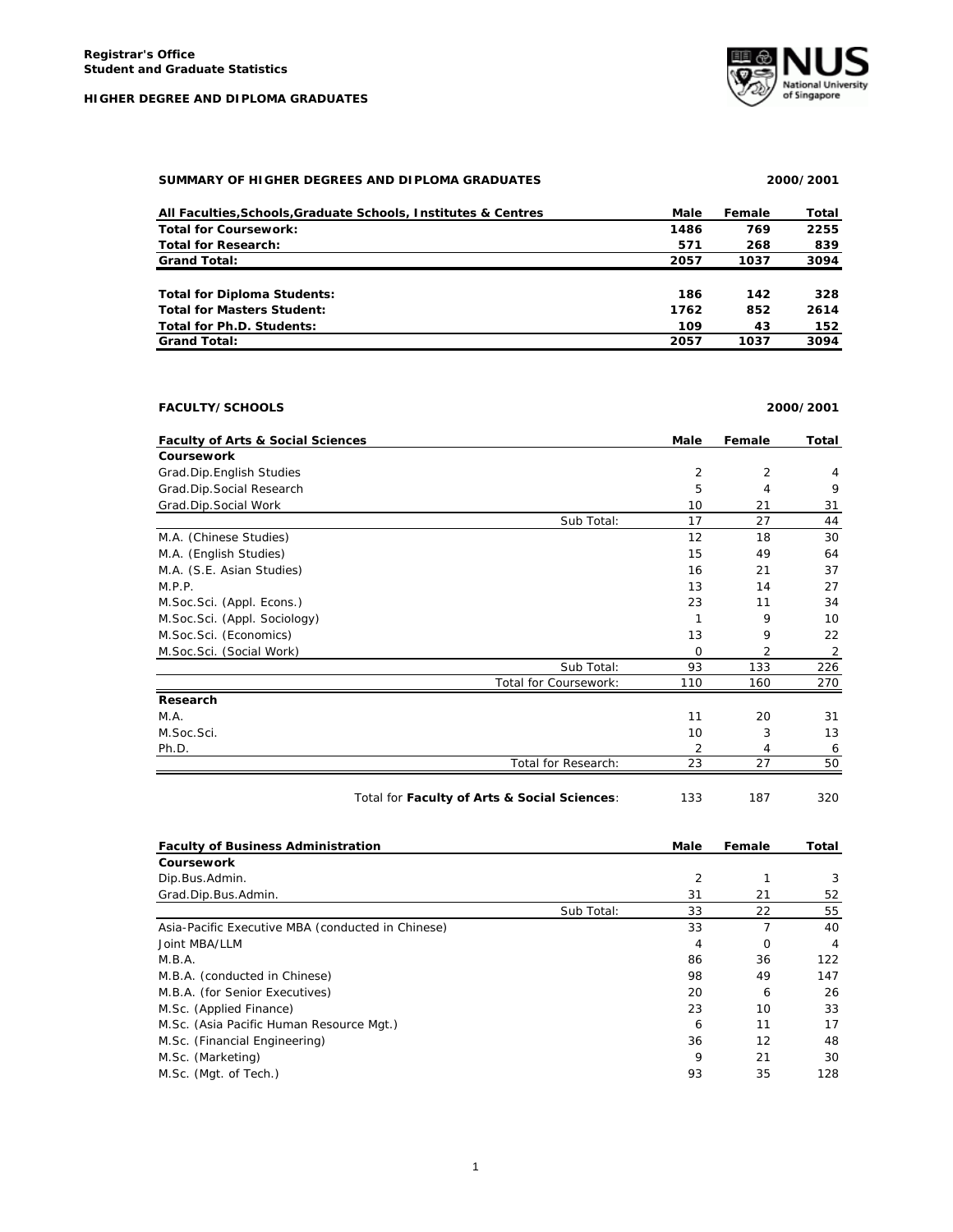

| Sub Total:                                    | 408            | 187              | 595          |
|-----------------------------------------------|----------------|------------------|--------------|
| Total for Coursework:                         | 441            | 209              | 650          |
| Research                                      |                |                  |              |
| M.Sc. (Management)                            | 18             | 20               | 38           |
| Ph.D.                                         | $\overline{4}$ | $\overline{2}$   | 6            |
| Total for Research:                           | 22             | 22               | 44           |
|                                               |                |                  |              |
| Total for Faculty of Business Administration: | 463            | 231              | 694          |
| <b>School of Computing</b>                    | Male           | Female           | Total        |
| <b>Coursework</b>                             |                |                  |              |
| M.Comp.                                       | 15             | 16               | 31           |
| M.Sc. (Comp. & Info. Sci.)                    | 23             | 3                | 26           |
| Total for Coursework:                         | 38             | 19               | 57           |
| Research                                      |                |                  |              |
| M.Sc.                                         | 37             | 12               | 49           |
| Ph.D.                                         | 3              | $\overline{2}$   | 5            |
| Total for Research:                           | 40             | 14               | 54           |
| Total for School of Computing:                | 78             | 33               | 111          |
|                                               |                |                  |              |
| <b>Faculty of Dentistry</b>                   | Male           | Female           | Total        |
| Research                                      |                |                  |              |
| Ph.D.<br>Total for Research:                  | 1<br>1         | 0<br>$\mathbf 0$ | 1<br>1       |
|                                               |                |                  |              |
| Total for Faculty of Dentistry:               | 1              | $\mathbf 0$      | 1            |
| <b>School of Design &amp; Environment</b>     | Male           | Female           | Total        |
| Coursework                                    |                |                  |              |
| M.A. (Urban Design)                           | 3              | 5                | 8            |
| M.Arch.                                       | 33             | 24               | 57           |
| M.Sc. (Bldg.Sc.)                              | 28             | 3                | 31           |
| M.Sc. (Project Mgt.)                          | 13             | 6                | 19           |
| M.Sc. (Real Estate)                           | 11             | 9                | 20           |
| Total for Coursework:                         | 88             | 47               | 135          |
| Research                                      |                |                  |              |
| M.Bldg.Sc.                                    | 0              | 1                | $\mathbf{1}$ |
| M.Sc. (Building)                              | 9              | 1                | 10           |
| M.Sc. (Estate Management)                     | 6              | $\overline{4}$   | 10           |
| Total for Research:                           | 15             | 6                | 21           |
| Total for School of Design & Environment:     | 103            | 53               | 156          |
| <b>Faculty of Engineering</b>                 |                |                  |              |
| Coursework                                    | Male           | Female           | <b>Total</b> |
| Grad.Dip.(DTSC)                               | 23             | 1                | 24           |
| Grad.Dip.Aviation Mgt.                        | 8              | $\mathsf O$      | 8            |
| Grad.Dip.Env.Eng.                             | 4              | 6                | 10           |
| Sub Total:                                    | 35             | 7                | 42           |
| M.Sc. (Chem. Eng.)                            | 9              | $\overline{2}$   | 11           |
| M.Sc. (Civil Eng.)                            | 94             | 21               | 115          |
| M.Sc. (Elect. Eng.)                           | 156            | 24               | 180          |
|                                               |                |                  |              |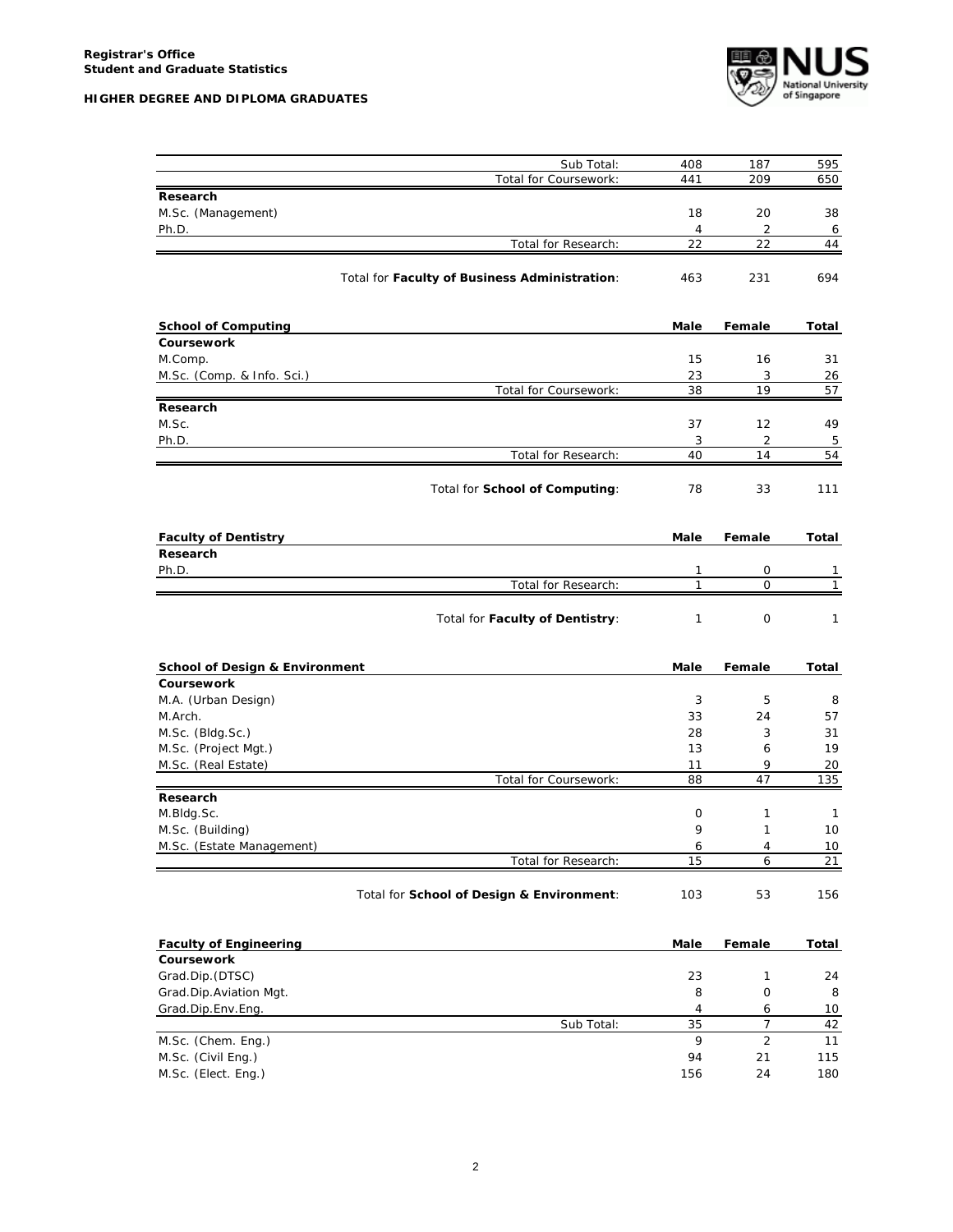|  |  | HIGHER DEGREE AND DIPLOMA GRADUATES |
|--|--|-------------------------------------|
|  |  |                                     |



| M.Sc. (Env. Eng.)              |                                   | 21             | 21                | 42                  |
|--------------------------------|-----------------------------------|----------------|-------------------|---------------------|
| M.Sc. (Ind. & Sys. Eng.)       |                                   | 68             | 10                | 78                  |
| M.Sc. (Mat'l Sc. & Eng.)       |                                   | 20             | 13                | 33                  |
| M.Sc. (Mech. Eng.)             |                                   | 60             | $\overline{7}$    | 67                  |
| M.Sc. (Mechatronics)           |                                   | 33             | 0                 | 33                  |
| M.Sc. (SHE)                    |                                   | 24             | 8                 | 32                  |
| M.Sc. (Transp. Sys. & Mgt.)    |                                   | 11             | 3                 | 14                  |
|                                | Sub Total:                        | 496            | 109               | 605                 |
|                                | Total for Coursework:             | 531            | 116               | 647                 |
| Research                       |                                   |                |                   |                     |
| M.Eng.                         |                                   | 279            | 68                | 347                 |
|                                |                                   |                | 9                 |                     |
| Ph.D.                          | Total for Research:               | 42<br>321      | 77                | 51<br>398           |
|                                |                                   |                |                   |                     |
|                                | Total for Faculty of Engineering: | 852            | 193               | 1045                |
| <b>Faculty of Law</b>          |                                   | Male           | Female            | Total               |
| Coursework                     |                                   |                |                   |                     |
| Grad.Dip. Law                  |                                   | 5              | 4                 | 9                   |
| Grad.Dip.Sing. Law             |                                   | 15             | 22                | 37                  |
|                                | Sub Total:                        | 20             | 26                | 46                  |
| Joint LL.M.                    |                                   | 0              | $\mathbf{1}$      | $\mathbf{1}$        |
| LL.M.                          |                                   | 11             | 14                | 25                  |
| M.C.L.                         |                                   | $\mathbf{1}$   | $\mathbf{1}$      | 2                   |
|                                | Sub Total:                        |                |                   |                     |
|                                | Total for Coursework:             | 12<br>32       | 16<br>42          | 28<br>74            |
|                                |                                   |                |                   |                     |
| Research                       |                                   |                |                   |                     |
| LL.M.                          |                                   | 3<br>3         | 1<br>$\mathbf{1}$ | 4<br>$\overline{4}$ |
|                                | Total for Research:               |                |                   |                     |
|                                | Total for Faculty of Law:         | 35             | 43                | 78                  |
| <b>Faculty of Medicine</b>     |                                   | Male           | Female            | Total               |
| Research                       |                                   |                |                   |                     |
| M.D.                           |                                   | 2              | 0                 | 2                   |
| M.Sc.                          |                                   | 9              | 26                | 35                  |
| Ph.D.                          |                                   | 11             | 9                 | 20                  |
|                                | Total for Research:               | 22             | 35                | 57                  |
|                                | Total for Faculty of Medicine:    | 22             | 35                | 57                  |
| <b>Faculty of Science</b>      |                                   | Male           | Female            | Total               |
| Coursework                     |                                   |                |                   |                     |
| Grad.Dip. Analytical Chemistry |                                   | 7              | 6                 | 13                  |
| Grad.Dip.Math                  |                                   | $\overline{2}$ | 3                 | 5                   |
|                                | Sub Total:                        | 9              | 9                 | 18                  |
| M.Sc. (Mathematics)            |                                   | 3              | 0                 | 3                   |
|                                |                                   |                |                   |                     |
| M.Sc. (Statistics)             |                                   | 5              | 3                 | 8                   |
|                                | Sub Total:                        | 8              | 3                 | 11                  |
|                                | Total for Coursework:             | 17             | 12                | 29                  |
| Research                       |                                   |                |                   |                     |
| M.Sc.                          |                                   | 65             | 57                | 122                 |
| M.Sc. (Pharm.)                 |                                   | 4              | 2                 | 6                   |
| Ph.D.                          |                                   | 35             | 17                | 52                  |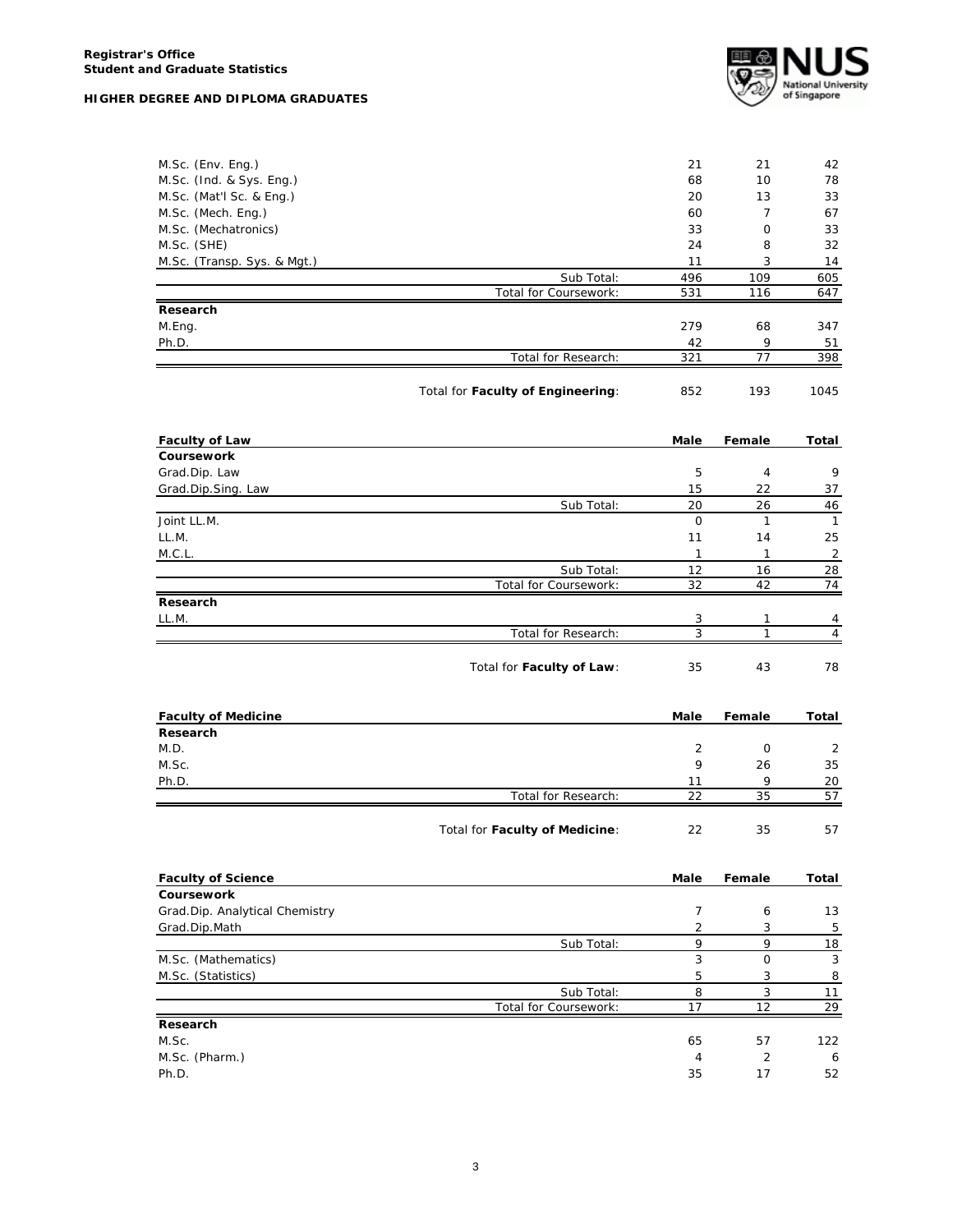**HIGHER DEGREE AND DIPLOMA GRADUATES**



| Total for Research:                                      | 104          | 76             | 180          |
|----------------------------------------------------------|--------------|----------------|--------------|
| Total for Faculty of Science:                            | 121          | 88             | 209          |
| <b>GRADUATE SCHOOLS</b>                                  |              |                | 2000/2001    |
| <b>Graduate School of Dental Studies</b>                 | Male         | Female         | Total        |
| Coursework                                               |              |                |              |
| M.D.S. (Orthodontics)                                    | 0            | 3              | 3            |
| Sub Total:                                               | $\mathbf 0$  | 3              | 3            |
| Total for Coursework:                                    | 0            | 3              | 3            |
| Total for Graduate School of Dental Studies:             | 0            | 3              | 3            |
| <b>Graduate School of Medical Studies</b>                | Male         | Female         | Total        |
| Coursework                                               |              |                |              |
| Grad.Dip. Basic Ultrasonography (Obst. & Gynae.)         | 5            | 4              | 9            |
| Grad.Dip. Family Practice Dermatology                    | 7            | 13             | 20           |
| Grad.Dip. Occup.Med.                                     | 8            | 1              | 9            |
| Grad.Dip. Psychotherapy                                  | 13           | 9              | 22           |
| Sub Total:                                               | 33           | 27             | 60           |
| M.Clinical Embryology                                    | 3            | 7              | 10           |
| M.Med. (Anaesthesia)                                     | 4            | 8              | 12           |
| M.Med. (Family Medicine)                                 | 16           | 12             | 28           |
| M.Med. (Obst. & Gynae.)                                  | 2            | $\overline{2}$ | 4            |
| M.Med. (OM)                                              | 4            | 3              | 7            |
| M.Med. (Ophthalmology)                                   | 9            | 7              | 16           |
| M.Med. (Orthopaedic Surgery)                             | 3            | 0              | 3            |
| M.Med. (Otorhinolaryngology)                             | 1            | 0              | 1            |
| M.Med. (Paediatrics)                                     | 3            | 7              | 10           |
| M.Med. (PH)                                              | 4            | 6              | 10           |
| M.Med. (Psychiatry)                                      | 2            | 1              | 3            |
| M.Med. (Surgery)                                         | 4            | $\overline{2}$ | 6            |
| Sub Total:                                               | 55           | 55             | 110          |
| Total for Coursework:                                    | 88           | 82             | 170          |
| Total for Graduate School of Medical Studies:            | 88           | 82             | 170          |
| <b>INSTITUTES/CENTRES</b>                                |              |                | 2000/2001    |
|                                                          |              |                |              |
| Institute of Materials Research & Engineering            | Male         | Female         | Total        |
| Research                                                 |              |                |              |
| M.Eng.                                                   | 1            | 0              | 1            |
| Total for Research:                                      | $\mathbf{1}$ | $\Omega$       | $\mathbf{1}$ |
| Total for Institute of Materials Research & Engineering: | 1            | 0              | 1            |
| <b>Institute of Molecular &amp; Cell Biology</b>         | Male         | Female         | Total        |

| Research |  |                |
|----------|--|----------------|
| D.Sc.    |  | $\mathbf{1}$   |
| M.Sc.    |  | $\overline{4}$ |
| Ph.D.    |  | $\overline{7}$ |